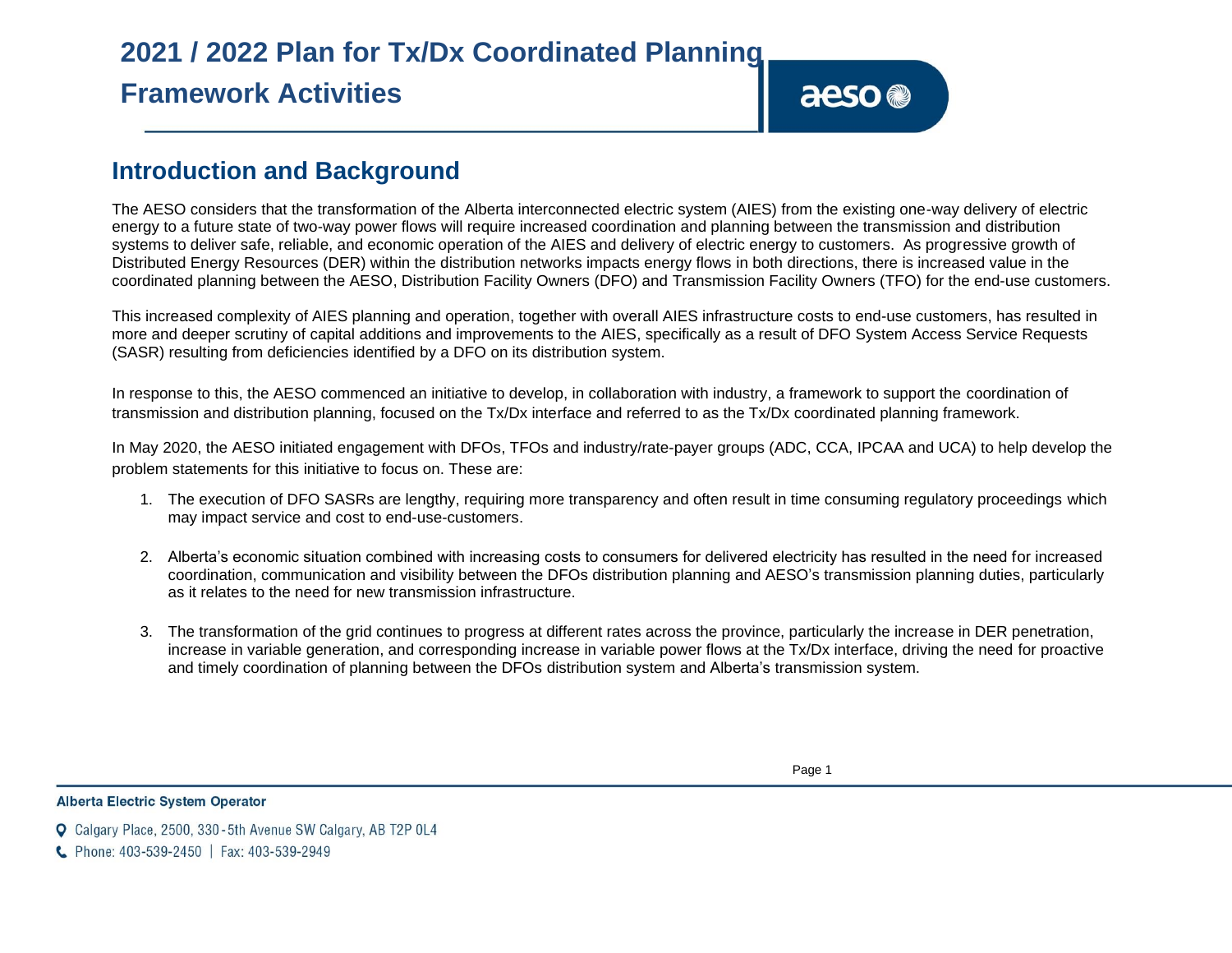During the engagement with the DFOs, TFOs and industry/rate-payer groups, it has become clear that there is an urgent need to:

- a) enhance the AESO's decision making process to develop an efficient, transparent and balanced AESO decision-making framework for responding to DFO SASRs
- b) update and standardize the AESO's distribution deficiency report (DDR) guideline to ensure all required information is provided by the DFOs with their SASR application
- c) explore Connection Process improvements for dealing with DFO reliability and load SASRs.

In addition, the transmission distribution (Tx/Dx) coordinated planning framework also has ties to the *AESO Distributed Energy Resources (DER) Roadmap* (DER Roadmap) published on June 9, 2020, on page 16 within coordinated planning as a sub-set of the Reliability Pillar. The primary focus of the coordinated planning within the DER roadmap is two-fold: (1) to facilitate coordination and alignment of the AESO's long-term transmission plans and system NIDs with DFO planning, (2) alignment between DFO DER hosting capability and the AESO's transmission generation integration capability assessments.

The AESO plans to engage stakeholders during the conception and development phases of this work in alignment with the AESO Stakeholder Engagement Framework<sup>1</sup>. In addition, information on progress and engagement opportunities will be communicated to stakeholders at the regular DER / Energy Storage progress update sessions.

This plan provides a detailed view of the Tx/Dx coordinated planning framework activities that the AESO intends to progress over the next 12 months, with the aim of improving or resolving the challenges described above. The diagram below outlines the estimated timing for the Tx/Dx coordinated planning framework activities and the associated stakeholder engagement, while recognizing timelines may change as activities progress and more information becomes available. This plan will assist stakeholders with planning for any activities they may be interested in participating in. The AESO continues to work cross-functionally across the organization to ensure all initiatives which are connected or interrelated will remain coordinated as appropriate. At this time the AESO is not anticipating any of these workstreams to require Regulatory or Authoritative Documentation development, however, should that need materialize the AESO workplan will be adjusted.

Page 2 **Public** Public **Properties All and Public Public Public Public Public Public Public Public Public Public Public Public Public Public Public Public Public Public Public Public Public Public Public Public Public Publ** 

### **Alberta Electric System Operator**

Calgary Place, 2500, 330-5th Avenue SW Calgary, AB T2P 0L4 C Phone: 403-539-2450 | Fax: 403-539-2949

<sup>1</sup> <https://www.aeso.ca/assets/downloads/Stakeholder-Engagement-Framework-Report-FINAL.pdf>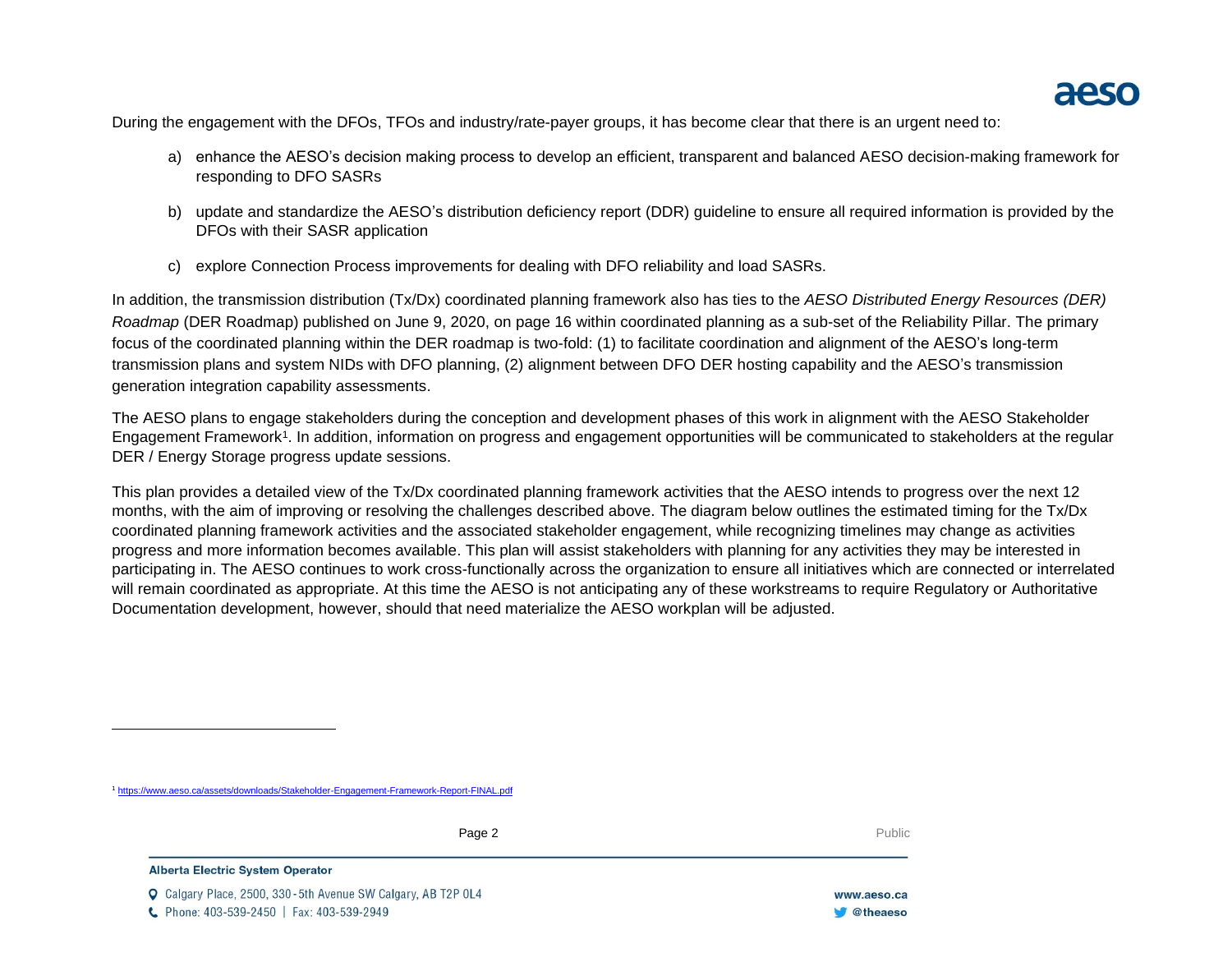

# **2021 Plan for Tx/Dx coordinated planning framework activities**

# **AESO process for initiative activities**

The following provides a description of the AESO process to develop, progress and implement initiative activities:

# *Analysis (A)*

In the analysis phase, the AESO identifies issues resulting from internal analysis, stakeholder feedback, government policy or market design review. This phase is an internal phase for the AESO and there may be initiatives (or activities) that have not yet progressed to the point of requiring stakeholder input. Such initiatives (or activities) may not appear on the plan and may be added once initial analysis has been completed or an engagement decision has been reached. In this phase, the AESO may research and define the issue, analyze the implemented solution in other jurisdictions, perform analytics, and seek out expert opinions to determine whether to move forward to the next phase.

# *Conception (C)*

During the conception phase, the AESO will formalize the issue and conduct an options analysis. Input for the options analysis may be gathered through stakeholder engagement, and/or third-party studies. The AESO may develop recommendations and determine necessary stakeholder engagement for following stages.

# *Development (D)*

During the development phase, the AESO works with stakeholders to create AESO guidelines, internal working documents, changes to AESO processes, proposed Independent System Operator (ISO) rules or changes to ISO rules. The proposed drafts are released to stakeholders for comment and those comments are considered in the development of any final AESO documents, proposed ISO rule(s) or Authoritative Documents (AD).

# *Regulatory (R)*

The regulatory phase begins with the filing of an application for approval of a proposed ISO rule with the Alberta Utilities Commission (AUC), and typically concludes with the issuance of a decision on the application. It may also extend beyond an AUC decision if compliance filings or review and variance applications need to be addressed. For any documentation not requiring AUC approvals, the AESO regulatory phase will be an internal review to ensure compliance with Regulations and Legislation and confirm no unnecessary "red-tape" requirements are added to existing AESO processes.

# *Implementation (I)*

The implementation phase includes changes to information technology, business processes, AESO training and ISO rules. The longest implementation timeline would be for new ISO rules.

|                                                                     | Public |             |
|---------------------------------------------------------------------|--------|-------------|
| <b>Alberta Electric System Operator</b>                             |        |             |
| <b>Q</b> Calgary Place, 2500, 330-5th Avenue SW Calgary, AB T2P 0L4 |        | www.aeso.ca |
| C Phone: 403-539-2450   Fax: 403-539-2949                           |        | @theaeso    |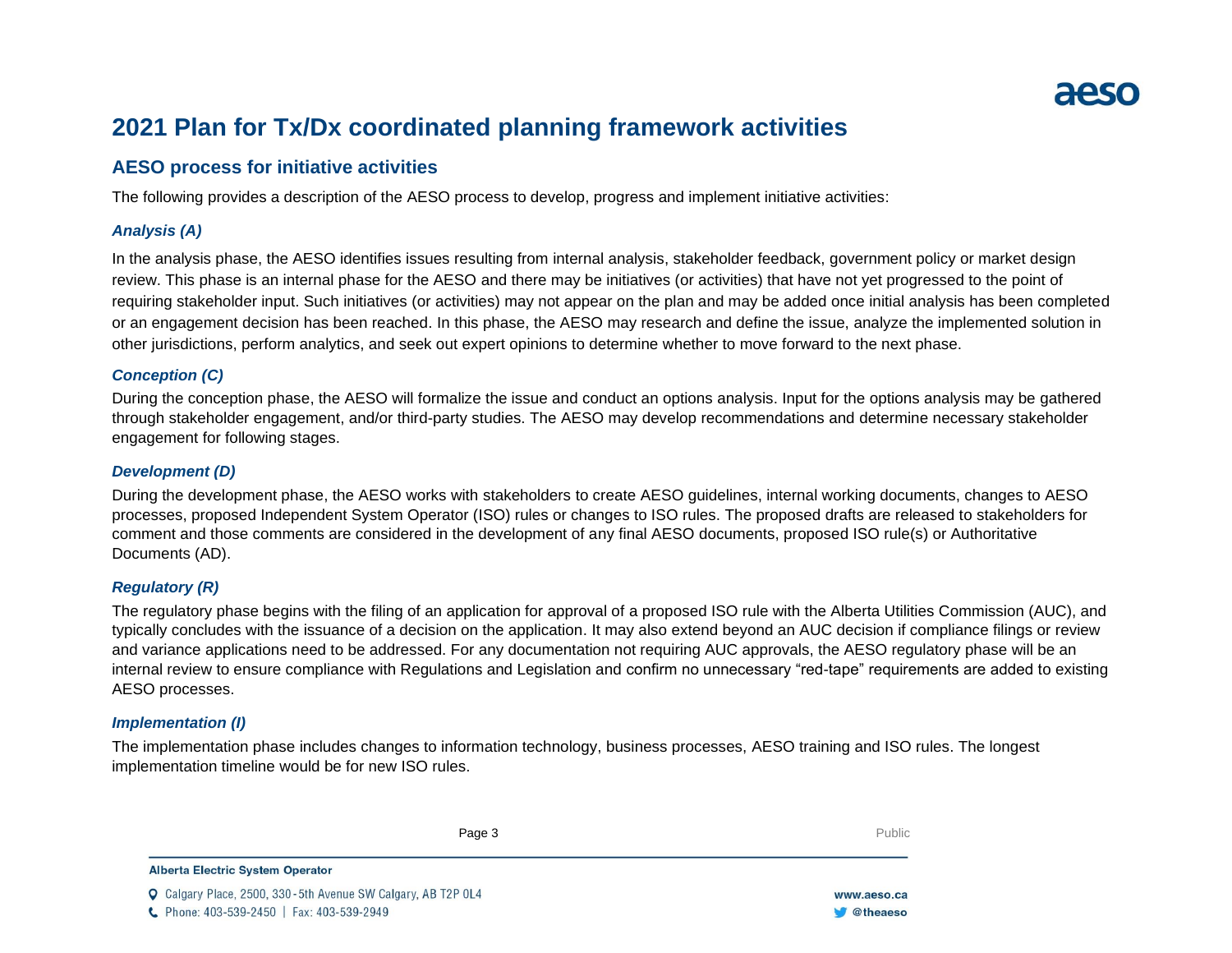

# *Engagement (E)*

The engagement phase may include a range of stakeholder engagement approaches - with the purpose to inform or to collaborate - depending on the topic and issue being considered and the outcomes being sought.

The approach taken and the extent of activity for each phase will be uniquely dependent on each Tx/Dx coordinated planning framework activity.

Page 4 **Public** Public **Page 4 Public Public** Public **Public Public Public Public Public Public Public Public Public Public Public Public Public Public Public Public Public Public Public Public Public Public Public Publi** 

## **Alberta Electric System Operator**

Q Calgary Place, 2500, 330-5th Avenue SW Calgary, AB T2P 0L4 C Phone: 403-539-2450 | Fax: 403-539-2949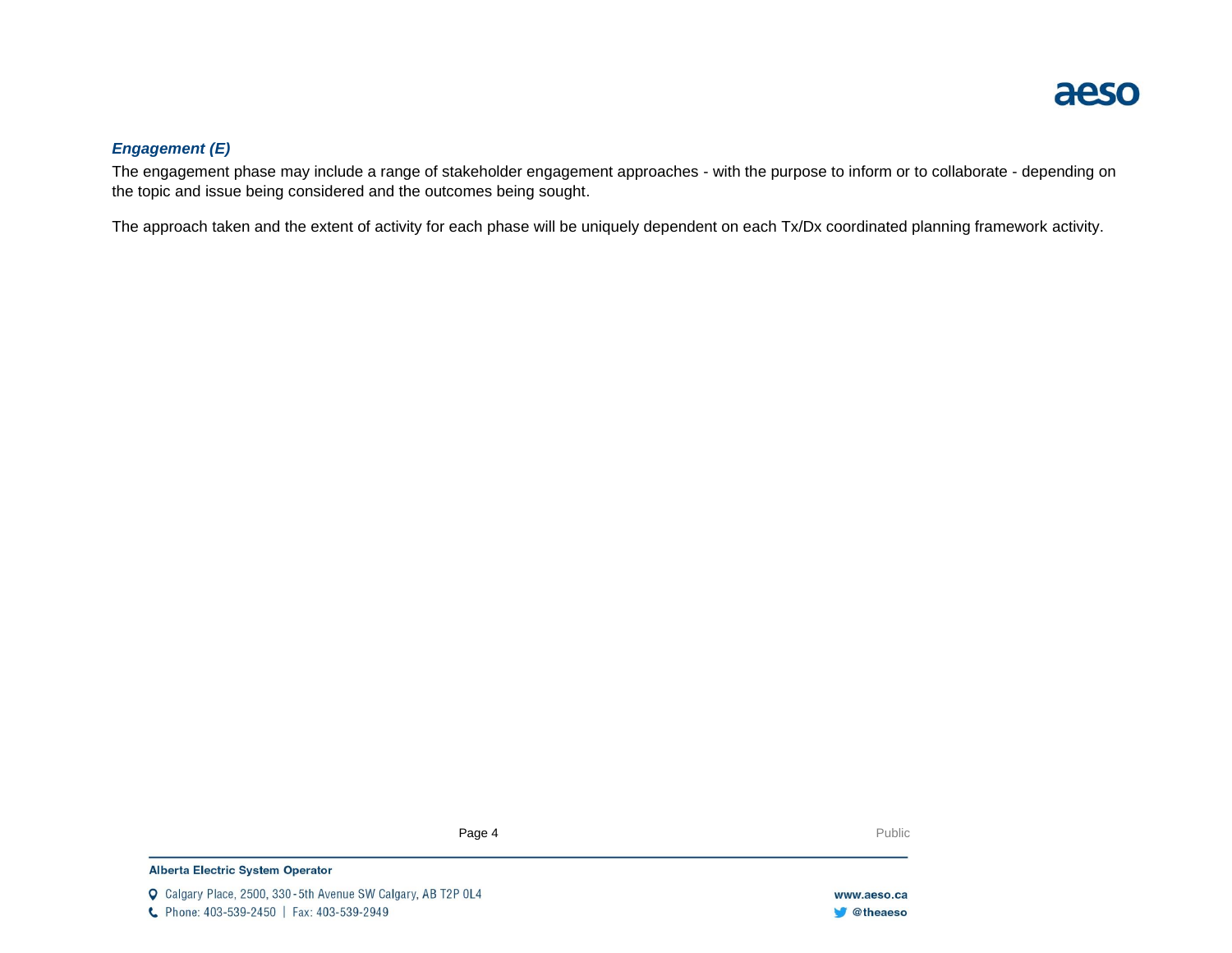# aeso

| <b>Classification</b><br><b>Tx/Dx Coordinated Planning Framework Activities</b> | 2021 Q3                                                                                                                                                                                             |    |   | 2021 Q4 |          |          | 2022 Q1 |             |   | 2022 Q2 |   |   |    |
|---------------------------------------------------------------------------------|-----------------------------------------------------------------------------------------------------------------------------------------------------------------------------------------------------|----|---|---------|----------|----------|---------|-------------|---|---------|---|---|----|
|                                                                                 |                                                                                                                                                                                                     | J  | Α | S       | $\Omega$ | <b>N</b> | D       | J           | F | M       | A | M | IJ |
| <b>Stakeholder</b><br><b>Engagement</b>                                         | <b>Quarterly progress updates</b><br>Updates will be delivered with DER Roadmap updates                                                                                                             |    |   | E       |          |          | Е       |             |   | F       |   |   | Е  |
| <b>Execution of</b><br><b>DFO SASRS</b>                                         | <b>Create DFO POD guidelines</b><br>In support of DFO SASR connection process                                                                                                                       |    |   |         |          |          |         | D           | D | D       | D | D | D  |
|                                                                                 | <b>Update AESO Connection Process for DFO</b><br><b>Reliability and Load SASRs</b><br>Specific improvements for processing DFO SASRs and to<br>incorporate above-mentioned framework and guidelines | D  | D | D.      | D        | D        | D       |             |   |         |   |   |    |
| Tx/Dx<br>Coordinated<br><b>Planning</b>                                         | Tx/Dx Workshops to be confirmed for AESO<br>and Participants to frame challenges and<br>resultant actions required                                                                                  | C. | C | C       | C        | C        | C.      |             |   |         |   |   |    |
|                                                                                 | <b>Transmission Capability Assessment</b><br>Coordinate the AESO transmission capability assessments with<br>DFO DER Hosting maps                                                                   |    | C | C.      | D.       | D        | D.      | D           | D |         |   |   |    |
| <b>Probabilistic</b><br><b>Planning</b>                                         | Tx/Dx workshops to be confirmed for AESO<br>and participants to frame the need for and<br>implementation of probabilistic planning                                                                  |    |   |         | A        | A        | A       | $\mathbf c$ | C | C       | D | D | D. |

Tx/Dx Integration Plan Implementation Phases: Analysis (A), Conception (C), Development (D), Regulatory (R), Implementation (I), Engagement (E)

The plan above shows the planned activity for the next 12 months; therefore, the completed phases and planned phases outside of this 12-month period are not shown.

**Page 5** Public Page 5 **Public Public Public Public Public Public Public Public Public Public Public Public Public Public Public Public Public Public Public Public Public Public Public Public Public Public Public Public Pu**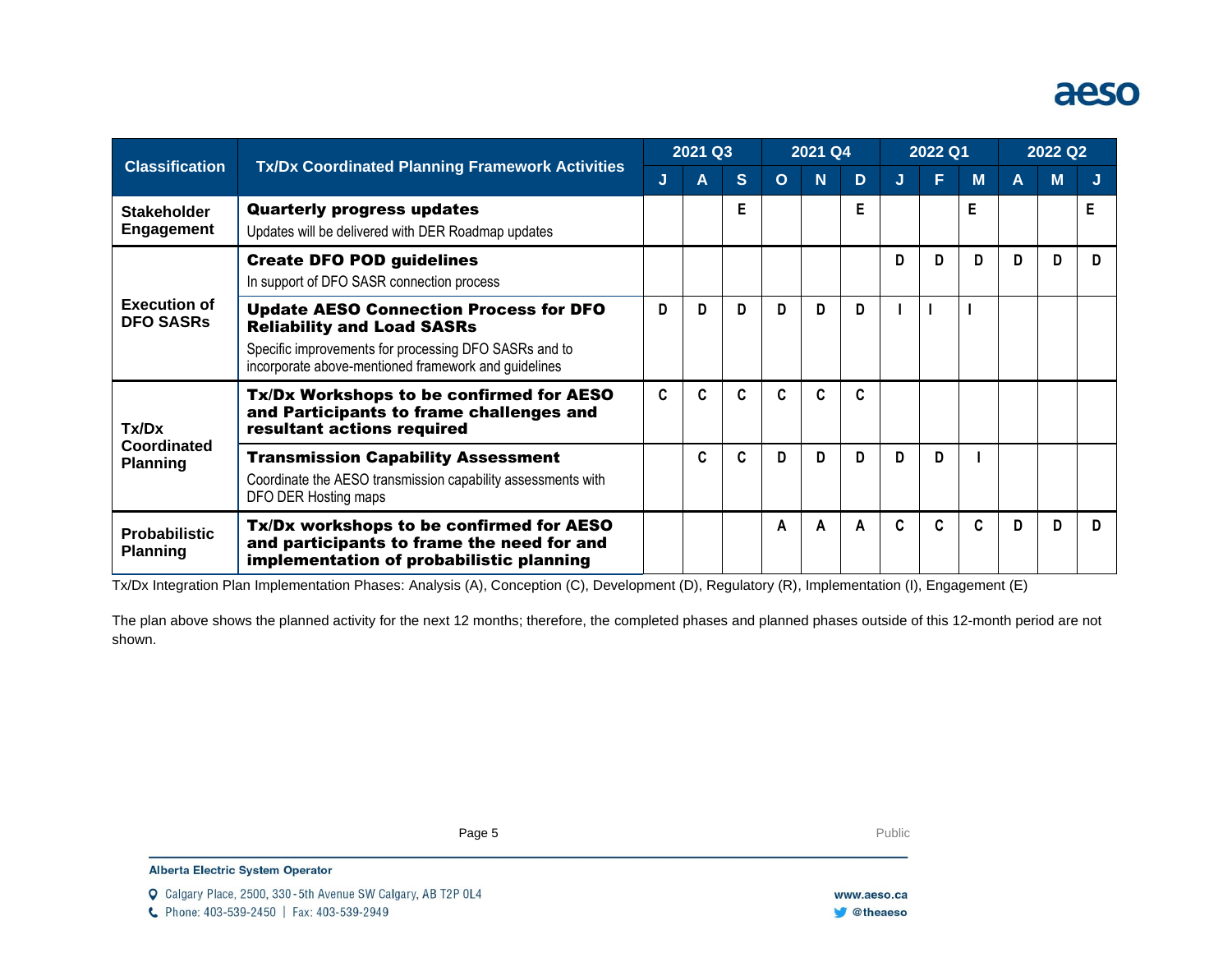# **Tx/Dx Coordinated Planning Framework Activities**

# *1. Stakeholder engagement*

# *a. Quarterly Progress Updates*

At regular intervals, the AESO will share progress on the Tx/Dx coordinated planning framework integration activities, provide an update on inter-related initiatives as well as address stakeholder questions. These updates will be delivered quarterly with the DER Roadmap updates.

# *2. Execution of DFO SASRs (Problem Statement #1 & #2)*

*a. Create AESO Decision-Making Framework: Complete*

# *b. Create DFO POD Guidelines:*

In 2005 the AESO developed Distribution Point-of-Delivery (POD) Interconnection Process Guidelines, in coordination with DFOs. These guidelines consist of six documents which were intended to guide the development for DFO transmission interconnection projects and to support the AESO customer interconnection process at that time. However, these documents are out of date and were retired by the AESO in 2012. As such, they are not applicable to the current AESO Connection Process.

The AESO, DFOs and TFOs have recently reviewed the 2005 AESO Distribution POD Interconnection Process Guidelines. These guidelines contain some information which is still applicable today. The AESO will be engaging with DFOs, TFOs and industry/rate-payer groups to update and consolidate these POD guidelines into one concise document and when finalized, would support the DFO SASR Connection Process and potentially aid in reducing overall processing timelines.

Work postponed into 2022 due to other priorities.

# *c. Update AESO Distribution Deficiency Report (DDR) Guideline: Complete*

Page 6 **Public** Public Public Public Public Public Public Public Public Public Public Public Public Public Public Public Public Public Public Public Public Public Public Public Public Public Public Public Public Public Pub

### Alberta Electric System Operator

Calgary Place, 2500, 330-5th Avenue SW Calgary, AB T2P 0L4 C Phone: 403-539-2450 | Fax: 403-539-2949

www.aeso.ca **Otheaeso**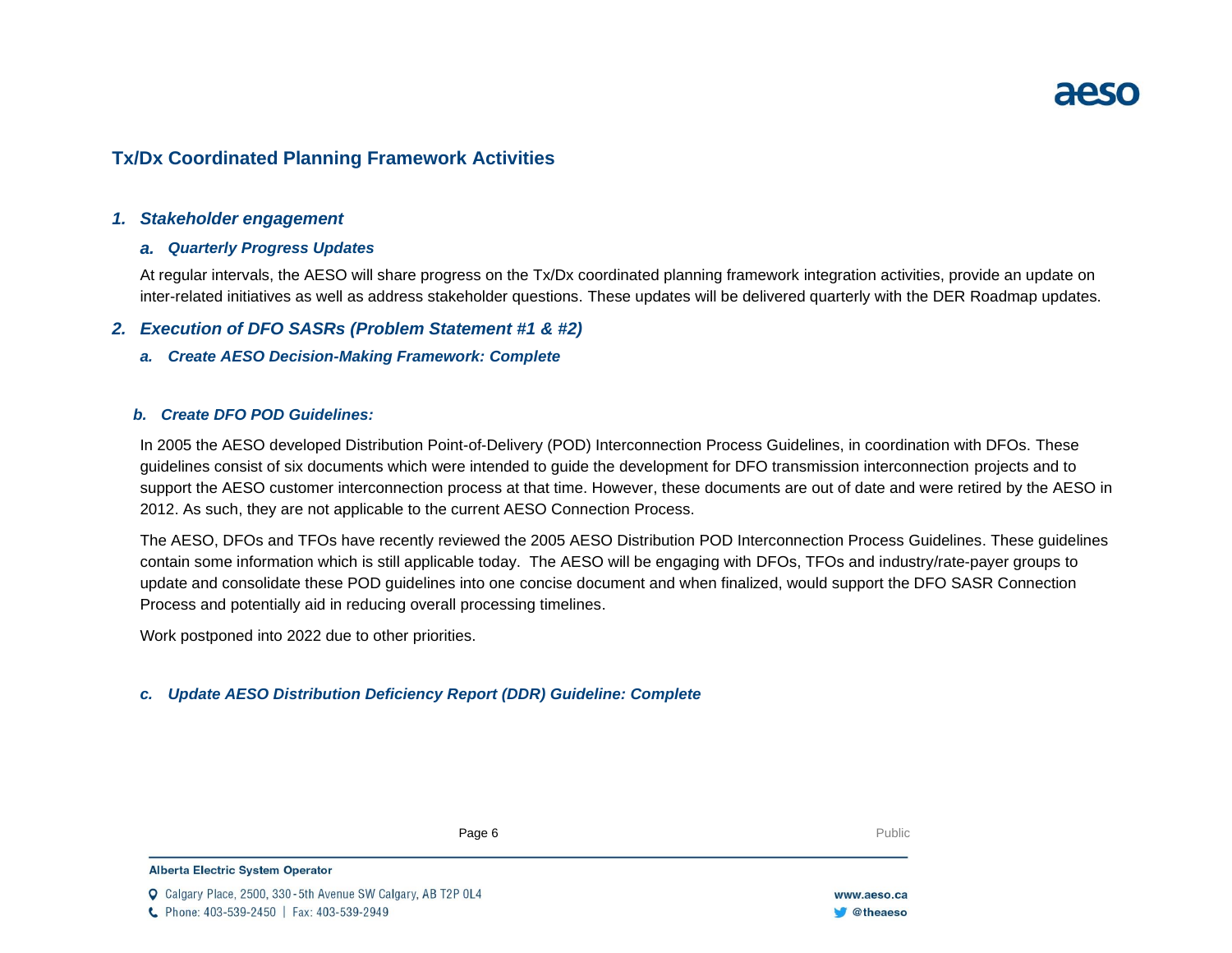# *d. Update AESO Connection Process for DFO Reliability and Capacity SASRs:*

Since the inception of the current Connection Process in 2010, the AESO has actively sought to collaboratively and continuously make improvements to it through engagement and feedback from industry.

The AESO initiated the Tx/Dx coordinated planning framework initiative in 2020, where it was identified that the execution of DFO System Access Service Requests (SASR) are lengthy, require more transparency, and often result in time consuming regulatory proceedings which impact service timing and cost to end-use customers. Additionally, the AESO also received feedback from industry/rate-payer groups that there is a need to evaluate the role and scope of industry/rate-payer groups in the Connection Process to enhance transparency and process efficiencies as it relates to DFO SASRs. Through this engagement the AESO is evaluating specific changes to the Connection Process to: 1) provide a scalable / fit for purpose process for simple DFO requests, such as breaker additions; 2) introduce milestones to trigger the construction of approved projects; 3) introduce opportunities for earlier industry/rate-payer group involvement; 4) introduce other efficiency improvements

This work has continued to progress. Completion timing has been delayed into 2022 due to other priorities requiring AESO resources.

# *3. Tx/Dx Coordinated Planning (Problem Statement #2 & #3)*

The AESO will continue engagement with DFOs, TFOs and industry/rate-payer to discuss the requirement for improved coordinated planning. The extent of the problem statement(s) will be explored, and appropriate actions developed to improve the coordination of planning, between the parties, from the current state. The AESO understands that these topics will become more important to AIES reliability with future DER growth and penetration and will explore methods in the Tx/Dx workshops to monitor both forecast and actual DER progress to trigger implementation of identified activities at an appropriate time.

As a reminder the DER Roadmap, published in June 2020, frames coordinate planning on page 16:

## • *Coordinated planning*

Transmission planning processes will rely upon future forecasting and modeling process changes to effectively incorporate DER. As DER penetration increases, the AESO's transmission planners will need to incorporate DER as supply resources into the AESO's planning assessments. This may include evolving probabilistic generation supply analysis and congestion assessment tools. Probability-based analysis will be needed to effectively assess the unpredictable two-way power flow at the transmission–distribution system interface. The AESO's transmission planners will continue to make efficient use of all existing transmission infrastructure, to the benefit of all users. This will require

**Enter Football Page 7** Public Public Public Public Public Public Public Public Public Public Public Public Public Public Public Public Public Public Public Public Public Public Public Public Public Public Public Public Pu